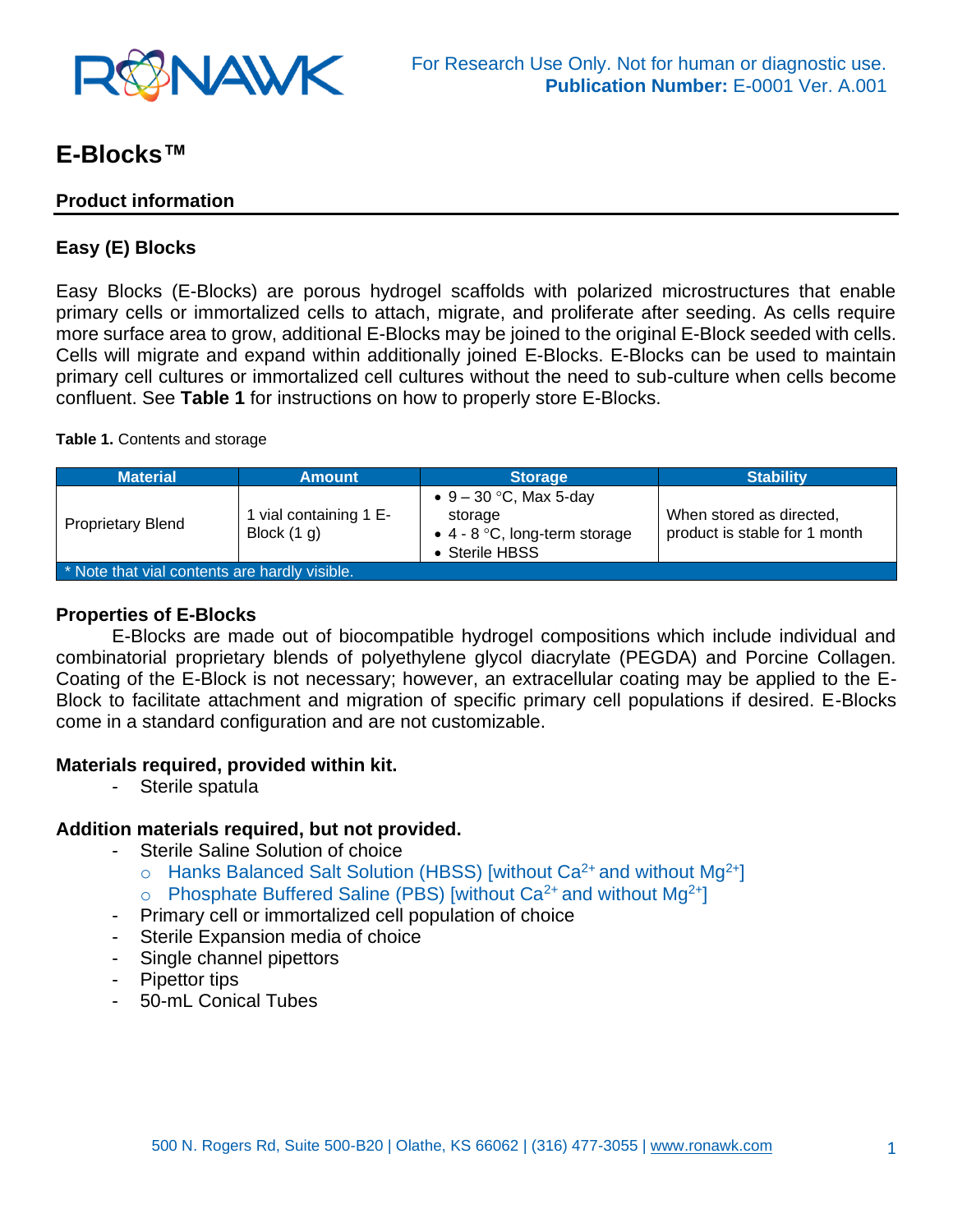

# **Methods**

Perform all procedures using aseptic technique unless otherwise noted.

Use the following recommendations as guidelines to determine the optimal conditions **for your cell culture system.** 

## Pre-Soak E-Blocks

- Submerge E-Blocks in saline solution such as Hanks Balanced Salt Solution (HBSS) [without  $Ca^{2+}$  and without Mg<sup>2+</sup>] or Phosphate Buffered Saline (PBS) [without Ca<sup>2+</sup> and without Mg<sup>2+</sup>] to activate E-Blocks 30 min prior to seeding.

## Seeding E-Blocks with Primary Cells

- Place E-Blocks in sterile non-tissue culture treated 6-well plate with the E-Block bottom "rough" side facing plate floor.
	- o Bottom of E-Block has a "rough" appearance (See **Figure 1B**)
	- o Note: To aid in determining the bottom side of the E-Block, place E-Block in plate without liquid and allow to sit for 2-5 minutes. This will allow remaining liquid to drain and remove the shimmer created by liquid-hydrogel interaction.
- *Suspend cells of choice in media of choice at a concentration of 100,000 cells to 1,000,000 cells per mL*, *seed 0.5 mL per block,* dependent on cell growth rate.
- Gently pipette cell solution onto TOP side of E-Block dropwise.
	- o Top of E-Block has a smooth surface (See **Figure 1A**).



**Figure 1.** Top and Bottom of E-Block. **A**. Top of E-Block (Smooth Appearance) **B.** Bottom of E-Block (Rough Appearance)

- Wait 2 minutes, then collect the excess cell solution and gently pipette cell solution onto the TOP side of the E-Block as stated previously.
- Wait 2 minutes and repeat a third time. o Additional seeding cycles may be needed depending on cell type.
- Wait 5 minutes.
- Gradually add 8 mL of media of choice to well containing E-Block. Ensure that E-Block is fully submerged.
	- o Add media against wall of well in a slow, controlled manner.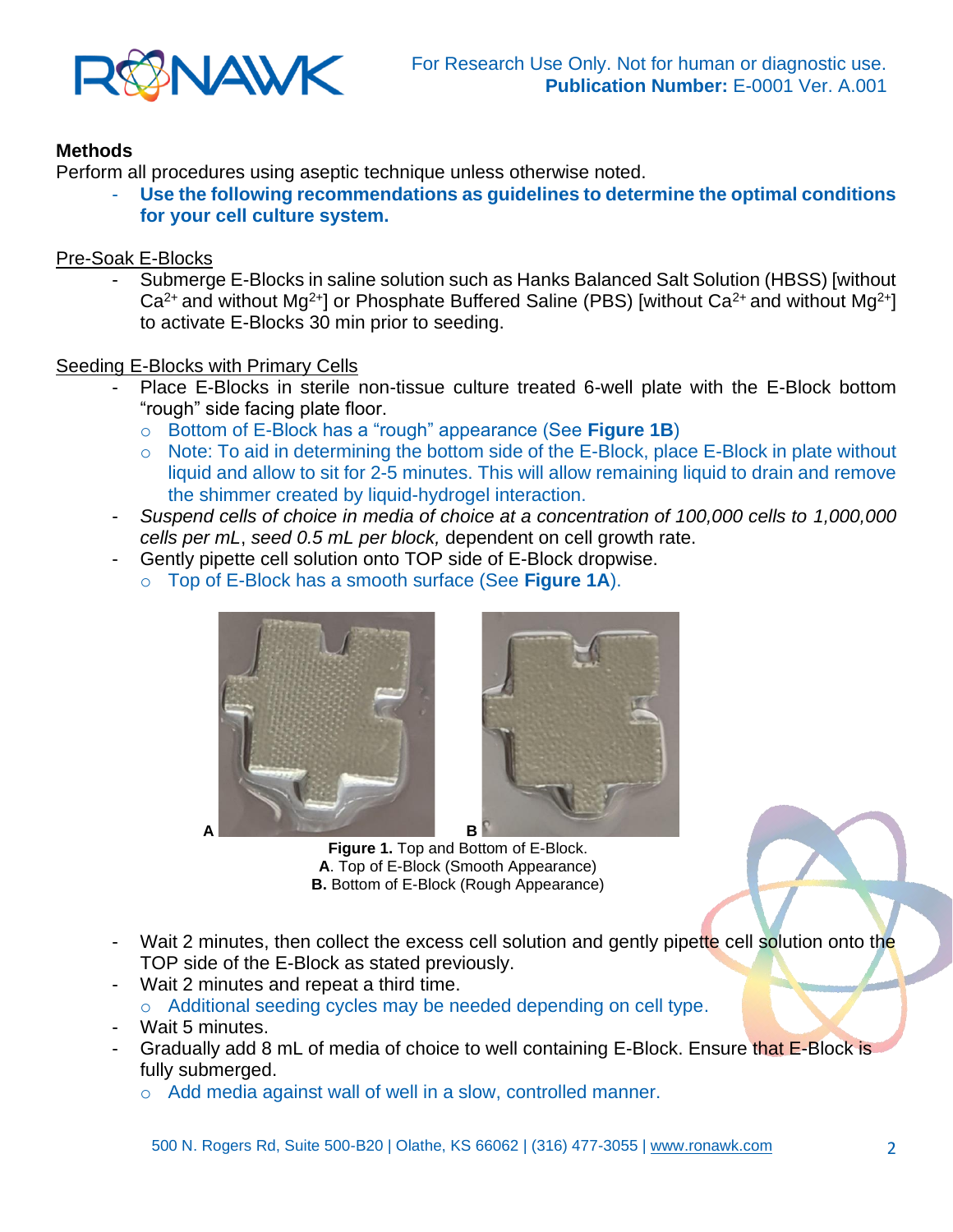

- o DO NOT ADD media to top of E-Block after cells have been added.
- Check E-Blocks for confluency using an inverted microscope and change media every 2 days.
	- o When changing media take care not to disturb the E-Block. For best results, remove media manually with a pipette.
	- o If using an aspirating system that utilizes a vacuum pump, be sure to aspirate media as far away from the E-Block as possible. DO NOT let E-Block touch aspirating tip or E-Block may be damaged.
	- o Adding a 200-µL pipette tip to the aspirating pipette is recommended to decrease the chance of damaging the E-Block when removing media.
- When cells occupy approximately 60% of all cell surfaces within E-Block, join an additional E-Block to the original E-Block by sliding the tongue of new E-Block into a groove of original E-Block as shown in **Figure 2**.
	- o If needed, carefully transfer E-Block to mono-plate before adding new E-Block to provide more cell culture volume.
	- o ALWAYS ensure at least one side of each E-Block is exposed to media when joining E-Blocks together to permit proper media diffusion.



 **Figure 2. E-Blocks Joined Together for Cell Culture.**

- Continue culturing E-Blocks with preferred media.
- $\circ$  Ensure that enough media is added to fully submerge E-Block(s).
- Repeat process until desired cell concentration is reached.
- If dissociation of cells from E-Block is desired, use Ronawk's X-Tract Cell Retrieval Agent for best results.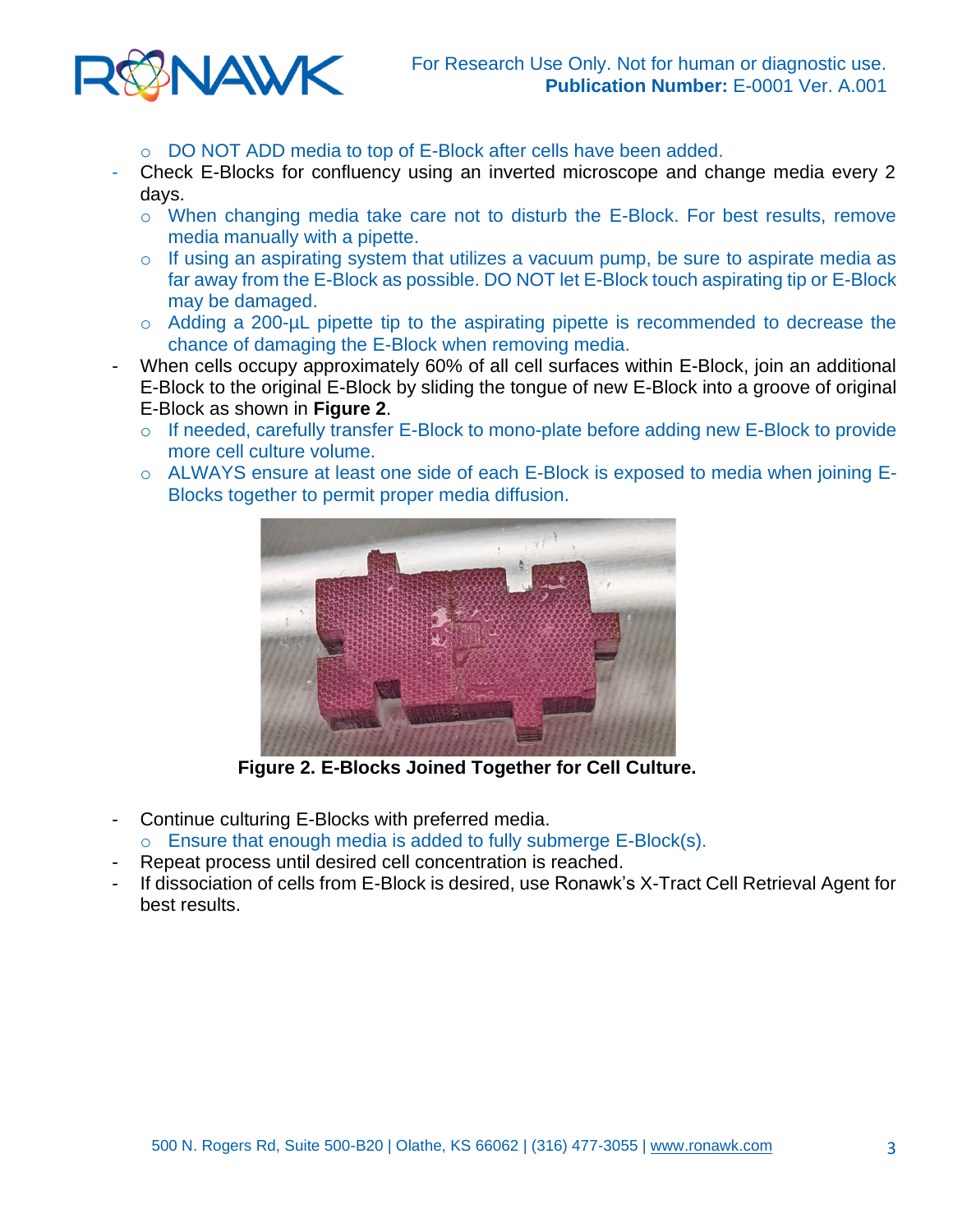

#### **Supplemental Information**

#### Cell Growth and Attachment

When E-Blocks are seeded properly, cells will infiltrate pores and migrate throughout the E-Block. Use 10X objectives or greater when viewing cells with bright-field or epi-fluorescent microscopes to minimize light reflection within the E-Block. Cells can be identified by their "rough" texture. Use of fluorescent dyes such as Hoechst 33342 will enhance visualization of cells within E-Block dramatically. **Table 3** illustrates cells under transmitted light (**A**), transmitted light and fluorescence markers (Green = Phalloidin, Red = MitoTracker, Blue = DAPI) (**B**) and fluorescence markers without transmission light (**C**). When viewing cells, keep in mind that all boundaries of cell may not be completely in focus if cell is residing in multiple Z-planes. Adjustment of the fine focus knob on the microscope may help in viewing entire cell body within E-Block.

#### **Table 3.** Visualization of E-Blocks with Cells

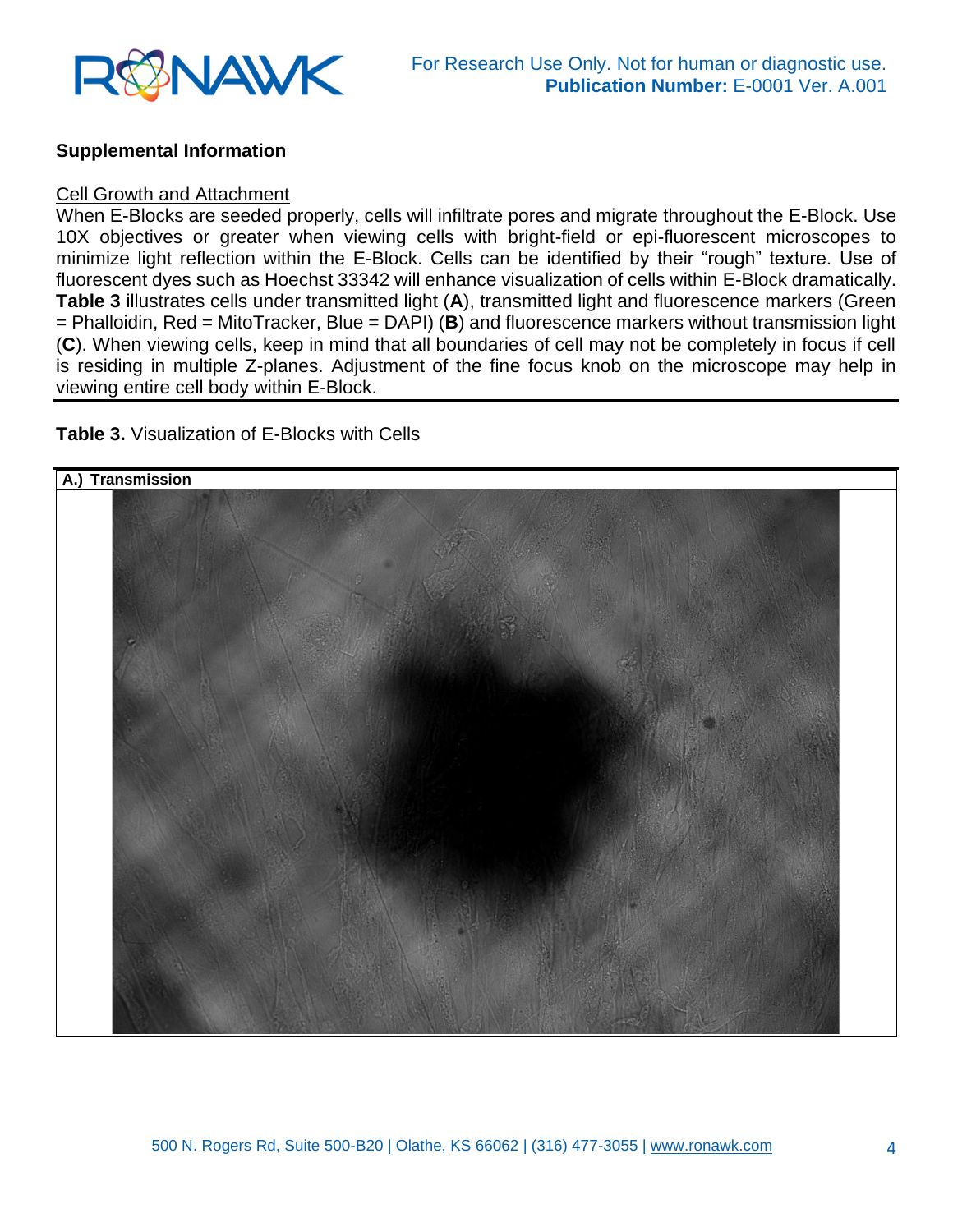

#### For Research Use Only. Not for human or diagnostic use. **Publication Number:** E-0001 Ver. A.001

# **B.) Transmission + Fluorescence**

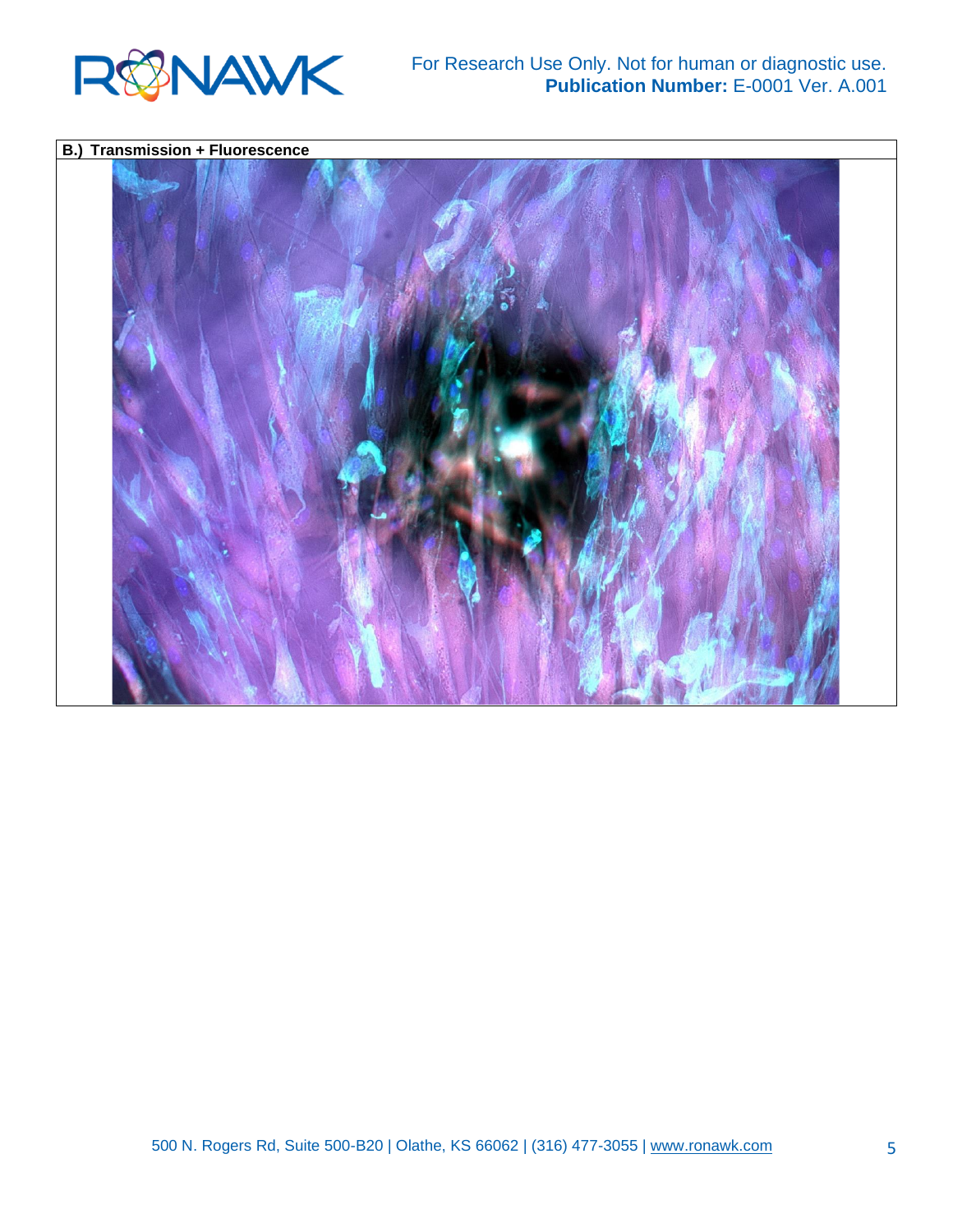